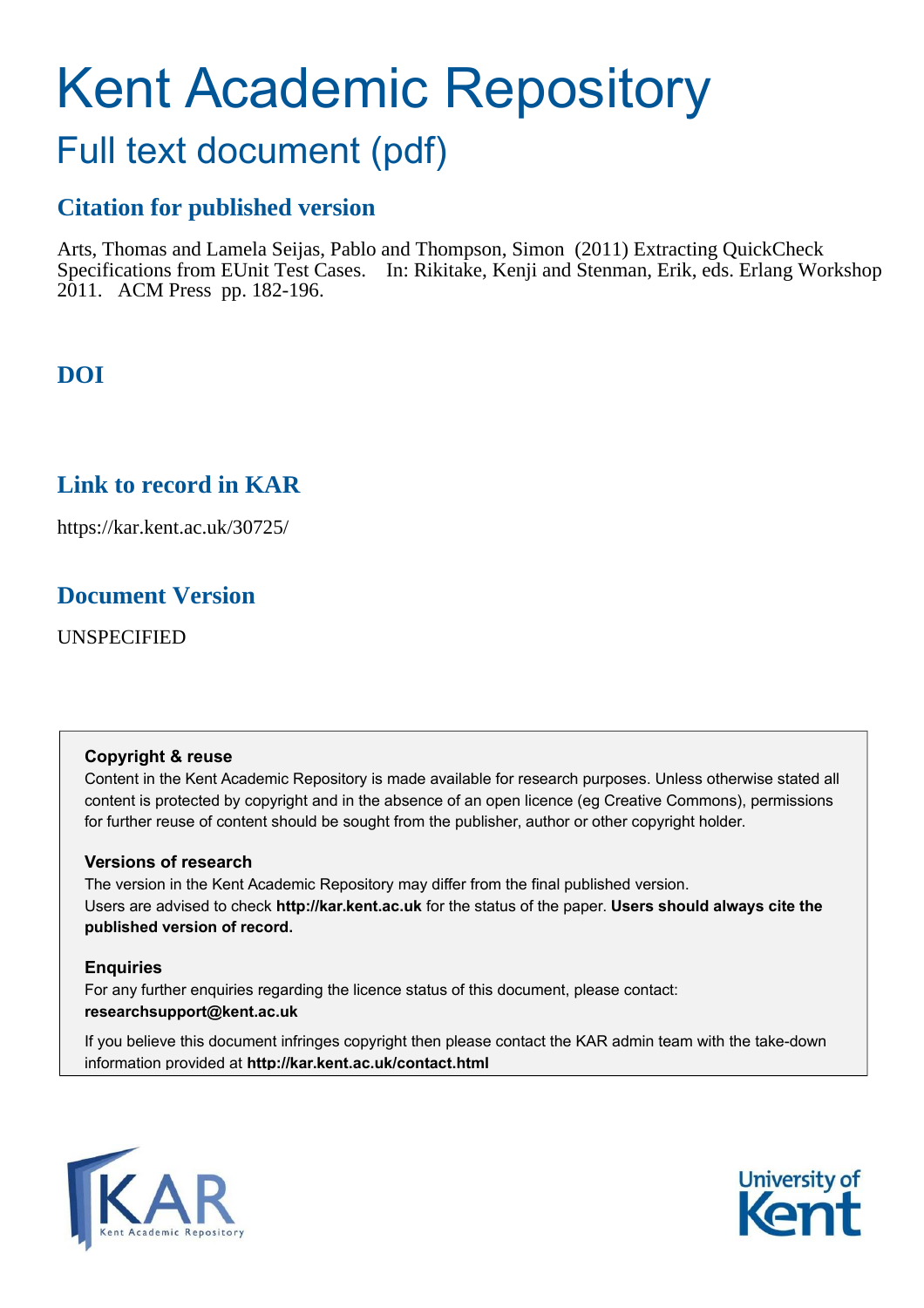# Extracting QuickCheck Specifications from EUnit Test Cases

Thomas Arts

Chalmers / Quviq AB, Gothenburg, Sweden thomas.arts@ituniv.se

Pablo Lamela Seijas

Chalmers, Gothenburg, Sweden lamela@student.chalmers.se

Simon Thompson

University of Kent, Canterbury, UK S.J.Thompson@kent.ac.uk

#### Abstract

Writing EUnit tests is more common than writing QuickCheck specifications, although QuickCheck specifications potentially explore far more scenarios than manually written unit tests. In particular for implementations that have side-effects, writing a good set of EUnit tests is often difficult and labour intensive.

In this paper we report on mechanisms to extract QuickCheck specifications from EUnit test suites. We use the QSM algorithm to infer state machines from sets of positive and negative traces derived from the test suite. These traces can be derived either statically or dynamically and we describe both approaches here. Finally we show how to move from the inferred state machine to a QuickCheck state machine. This QuickCheck state machine can then be used to generate tests, which include the EUnit tests, but also include many new and different combinations that can augment the test suite. In this way, one can achieve substantially better testing with little extra work.

*Categories and Subject Descriptors* D. Software [*D.2 SOFT-WARE ENGINEERING*]: D.2.5 Testing and Debugging: Testing tools

#### *General Terms* Verification

*Keywords* Erlang, EUnit, unit test, QuickCheck, property, inference, test-driven development, finite-state machine, StateChum

#### 1. Introduction

Erlang programmers test their code by using, among other tools, EUnit tests. If we follow a test-driven development approach we are encouraged to write those tests before starting the implementation, in order to avoid writing unnecessary code [2]. We grow the test suite by adding tests before developing additional features. One desirable result of this is that one has tested all the developed features; but what is the quality of the tests and are there sufficiently many tests to guarantee the quality of the application?

Tests form a kind of specification of what the implementation should do and by *visualising* this specification as a finite state machine (FSM), a developer can discover unspecified or untested parts [1]. Moreover, if we only add tests for newly added features,

Erlang'11, September 23, 2011, Tokyo, Japan.

Copyright © 2011 ACM 978-1-4503-0859-5/11/09... \$5.00

errors caused by interacting features may go undiscovered, whereas visualisation<sup>1</sup> may hint that certain interactions are untested.

Instead of manually adding tests, we advocate to use the state machine not only to visually check the developers intuition, but also to generate additional tests automatically. This is elegantly done by translating the state machine into a QuickCheck state machine specification. This paper describes the automation of that process of creating a QuickCheck finite state machine from a set of EUnit tests.

The generation of the finite state machine is based on an algorithm to extract regular grammars from samples of a language. The particular algorithm that we use – the QSM ("*query-driven state merging*") algorithm [5] – takes as input two sets of words: one of words in the language, and the other of words *not* in it, and infers a regular grammar from them.

In the context of Erlang testing, a word will be a sequence of function calls. Taking a concrete example, given the Eunit test

```
startstop_test() ->
   ?assertMatch(true,start([])),
    ?assertMatch(ok,stop()),
    ?assertMatch(true,start([1])),
    ?assertMatch(ok,stop()).
```
we can derive a "word" [start, stop, start, stop] in the language, whereas a failing test case such as

```
stopFirst_test() ->
    ?assertError(badarg,stop()).
```
will give the "word" [stop] *not* in the language.

We have made an implicit abstraction in this description, in that we have ignored the arguments to the function calls (and also ignored any return values, too). In terms of modelling the pure start / stop behaviour of the system it is entirely appropriate to overlook the argument to start – a set of initial resources of the system. Indeed, it would be over-specific to infer a state machine in which the first start can only be with zero resources ([]) and the second only with a single resource ([1]). However, in modelling the behaviour of the system in general this argument will need to be taken into account, as it determines the resources that the system can allocate.

In other words, in extracting models from sets of system tests the *level of abstraction* is crucial, and we need to be able to change this according to the level of abstraction we require in each particular model.

For generation and visualisation of the state machine we previously used StateChum [1, 9], a Java implementation of the QSM

Permission to make digital or hard copies of all or part of this work for personal or classroom use is granted without fee provided that copies are not made or distributed for profit or commercial advantage and that copies bear this notice and the full citation on the first page. To copy otherwise, to republish, to post on servers or to redistribute to lists, requires prior specific permission and/or a fee.

<sup>&</sup>lt;sup>1</sup> We use 'visualisation' in two senses: first, in a general sense of being able to grasp and 'get a picture of' what the specification means and implies, and secondly in the more concrete sense of building a graphical picture of the state machine: code to do this is part of the overall distribution, available at https://github.com/ThomasArts/Visualizing-EUnit-tests.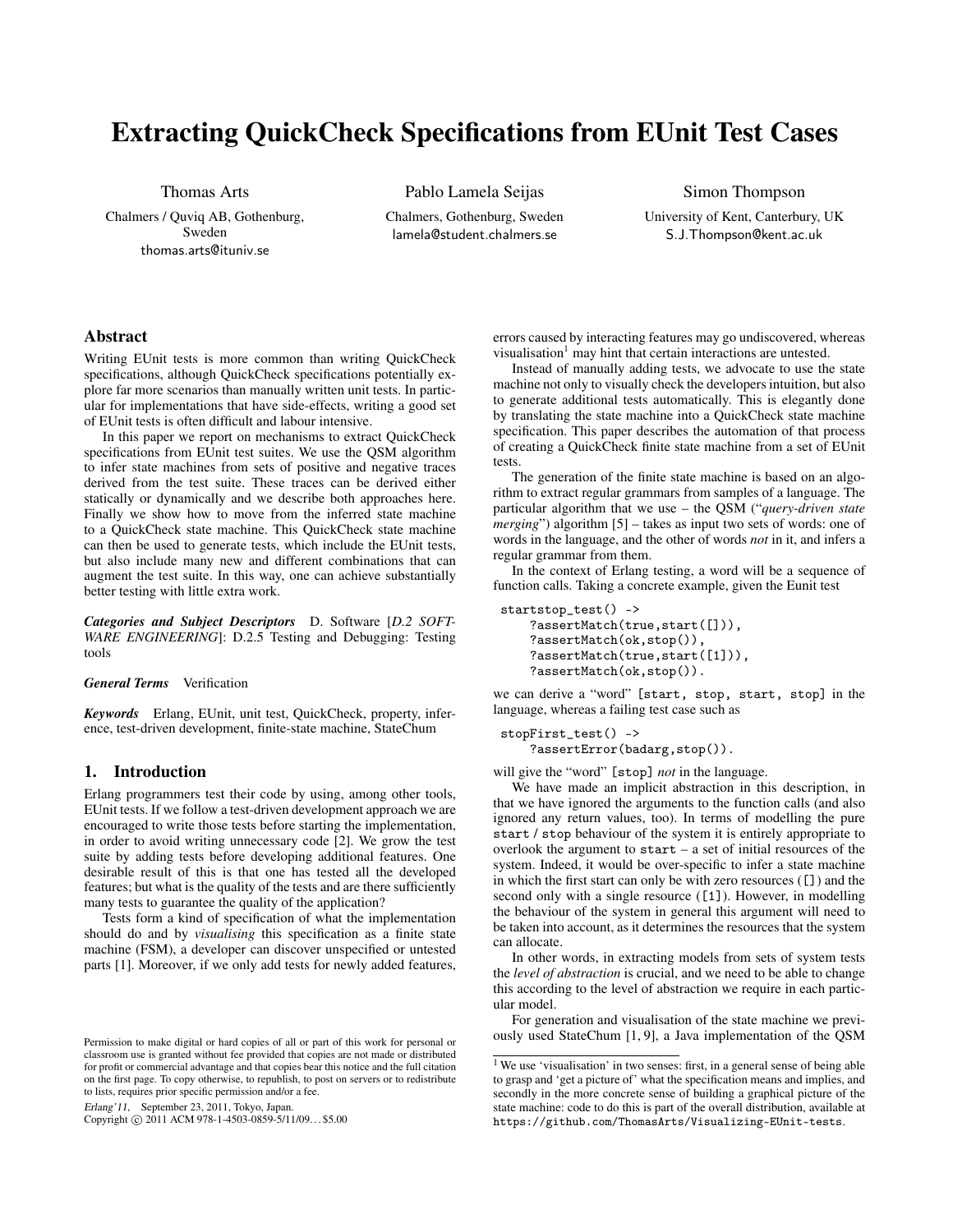

Figure 1. Initial APTA

algorithm for strings. In order to use StateChum for the generation of QuickCheck specifications we would need to modify it so that its "words" are built from Erlang terms and abstractions from them. We resolved instead to re-implement the algorithm (in Erlang) so that it deals directly with words built from Erlang terms, and so that we are able to deal with different levels of abstraction within the QSM algorithm in as straightforward a way as possible.

If an implementation of the system under test (SUT) is available, then the collection of traces can be *dynamic*, using the inbuilt tracing facilities of Erlang. Dynamic tracing allows the collection of parameter values and function results, so that it provides complete fidelity to the system. On the other hand, without an implementation of the SUT we can still collect information about the tests by means of *static* analysis, and the two methods clearly complement each other.

Once we have extracted a QuickCheck state machine then we can use that to further test the SUT, and the tests generated – which may be both positive and negative – can be added to the EUnit test suite, interactively or by hand.

Our contribution in this paper is to complete the automation of the whole process from EUnit tests to QuickCheck state machine. We implemented the QSM algorithm in Erlang, defined a way to use QuickCheck to test our implementation against the existing StateChum implementation and ensured that our implementation performed appropriately. We implemented abstraction in the QSM algorithm, so that we can relate details of the tests with the more abstract state machine. To collect traces, we implemented a dynamic method, i.e., running the tests, and a static method, i.e., interpreting the source code to automatically obtain the traces. We then used these traces to generate state machines that can be visualised. Finally, we implemented a transformation of the obtained finite state machines into QuickCheck finite state machine specifications, which can then be used for further testing, from which further EUnit tests may be generated.

The paper is organised as follows. In Section 2 we introduce the QSM algorithm in Erlang, and in Section 3 we show how this implementation was tested against the original StateChum implementation. Section 4 gives an overview of trace extraction from EUnit tests, while Sections 5 and 6 explain how traces can be inferred statically or collected dynamically from EUnit tests. Section 7 explains how this information is incorporated into a QuickCheck state machine, and Section 8 explains how new EUnit tests can be derived by testing using this state machine. We describe some related work in Section 9 and draw some conclusions in Section 10.

#### 2. Erlang QSM

We were unable to access the source code of the existing querydriven state merging (QSM) implementation, StateChum, but we were able to consult two papers written by its developers [10, 11]. These papers describe how an implementation of the QSM

algorithm [5] is used to reverse engineer software. We used the description in those three papers to re-implement the algorithm in Erlang, and we describe that in this section. We were also able to use the original implementation to test our re-implementation, as we explain in Section 3.

The algorithm works in terms of regular languages, when using it to reverse-engineer a program, we will consider traces (execution sequences) as words in the language. The QSM algorithm takes two sets of words, one set of words from the language – valid sequences of events – and one of words that do not belong to the language – invalid sequences . With one peculiarity, invalid sequences are invalid strictly because of its last symbol, thus, if we remove the last event from an invalid word, we should get a valid one. This corresponds to an implementation raising an exception as last action in a trace. There is no point in considering what happens after the exception is thrown. From the input consisting in two sets of words, QSM will try to produce the most general automaton that complies with the traces, and this will hopefully give us an idea of the completeness of our tests.

In our implementation we take as event any Erlang term. Nevertheless, for explaining the algorithm and for testing purposes, we used atoms as events, thus, a trace corresponds to a list of atoms, and the input to the algorithm is a tuple of two lists of lists of atoms, (the positive ones first).

In this section we will use this set as example:

| Positive | [a,b,a]      |
|----------|--------------|
|          | [b, b, a, b] |
| egative  | [a, b, c, c] |

Which is represented by the Erlang term:

#### ${[a,b,a], [b,b,a,b]}, [a,b,c,c]}$

The QSM algorithm roughly consists of two phases [5]. In the first one, called *initialization*, we create a finite state machine with a tree structure, the Augmented Prefix Tree Acceptor (APTA) that will accept all positive traces and reject all negative ones. In the second phase, *state merging*, we merge nodes of the tree in order to get a smaller finite state machine which is still deterministic and accepts and rejects the initial sets of positive and negative traces.

#### 2.1 Initialization

The Augmented Prefix Tree Acceptor is the tree that we will use as our initial FSM. It must necessarily have a tree shape, it must accept all positive traces and reject all negative traces and it must also be deterministic (this is, there cannot be two branches with the same symbol departing from the same node). For example, from the previous traces we would get the APTA in Figure 1 in which 0 is the initial state and 8 is a failing one.

In order to generate this in Erlang we create an initial state with all the traces in it and extract the first event from each trace. Then we create as many states as different events we extracted and divide the rests of the traces between the new states.

|  |  |  | In the first iteration of our example we would get: |  |  |  |  |  |  |
|--|--|--|-----------------------------------------------------|--|--|--|--|--|--|
|--|--|--|-----------------------------------------------------|--|--|--|--|--|--|

| State        | Kind of trace   New trace |           |  |  |
|--------------|---------------------------|-----------|--|--|
| $1$ (from a) | Positive                  | [b, a]    |  |  |
|              | Negative                  | [b, c, c] |  |  |
| $2$ (from b) | Positive                  | [b, a, b] |  |  |

We repeat the process with every new generated state until the states we generate do not contain traces. When we arrive to the end of a positive trace we just remove the trace, but when we fetch the last event of a failing trace we generate a new failing state and check that there are no traces left to expand from that state.

The target is to obtain the automaton as a record with the fields: initial state, alphabet, states, transitions and failing states. The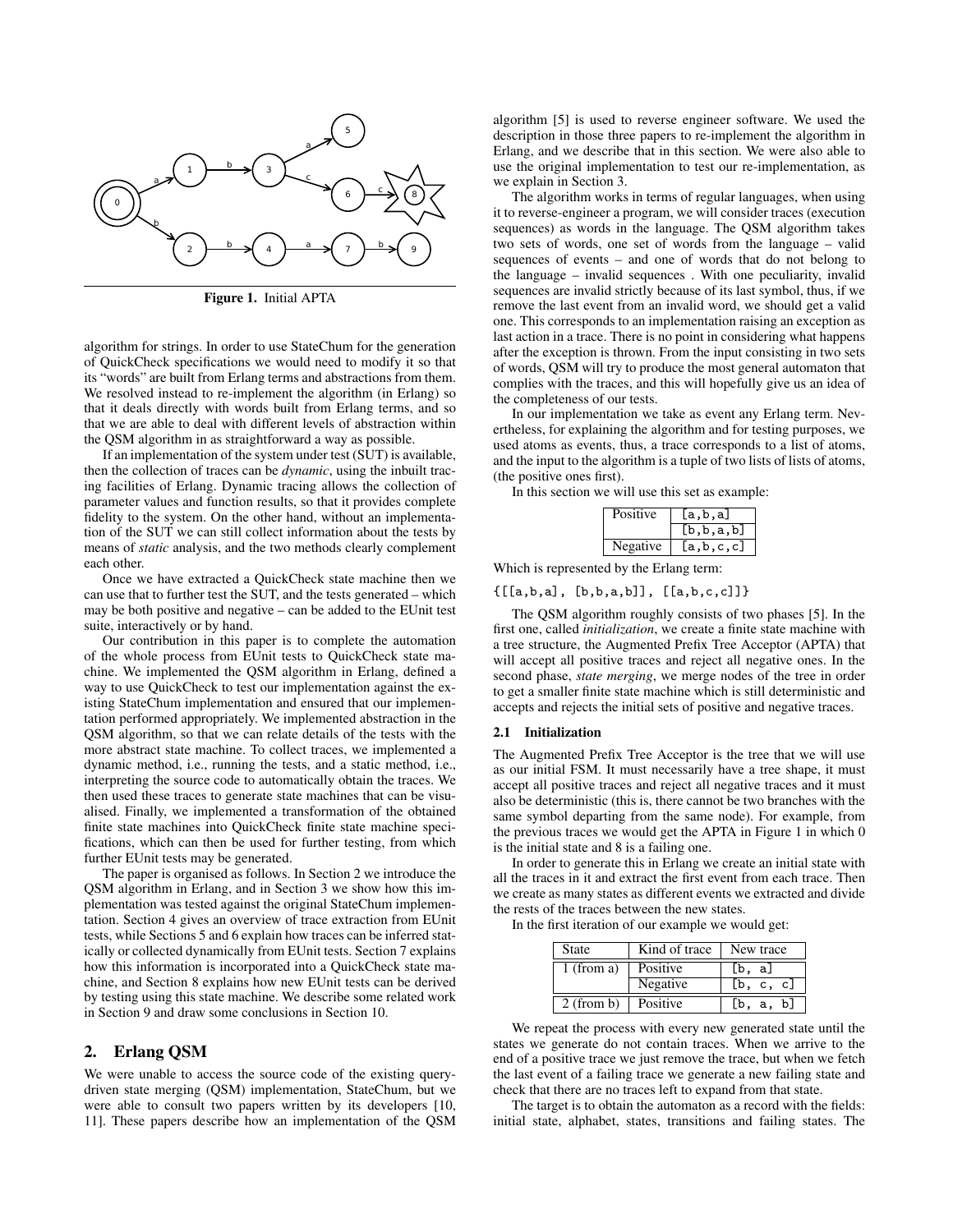```
breathfirst(Apta, _State, [], _Map) ->
  Apta;
breathfirst(Apta, State, Traces, Map) ->
  {Accept, Ts1} =
    lists:partition(fun(Trace) -> Trace==[pos] end,
                    Traces),
  {Reject, Ts2} =lists:partition(fun(Trace) -> Trace==[neg] end,
                    Ts1),
  SameEs =splitonhead(lists:usort([Map(E) || [E|_]<-Ts2]),
                Ts2,Map),
  {NextState,Transitions} =
    lists:foldl(fun({Hd,Tls},{NS,Trs}) ->
                    {NS+1,[{Hd,NS,Tls}|Trs]}
                end, {Apta#agd.lastSt, [] }, SameEs),
  NewApta =
    Apta#agd{aSt = ifadd(Apta#agd.aSt,Accept,State),
             rSt = ifadd(Apta#agd.rSt,Reject,State),
             lastSt = NextState,
  lists:foldr(fun({Hd,NS,Tls},A) ->
                  NewA = [{State,Hd,NS}|A#agd.tr]
                  breathfirst(A#agd{tr = NewA},
                              NS, Tls, Map)
              end,NewApta,Transitions).
```
Figure 2. The breadthfirst function

transitions are stored using the labelled transition system (LTS), as a list of tuples in the form: origin, event, destination. In our example the transitions would look like:

 $[{0,a,1}, {0,b,2}, {1,b,3}, {2,b,4}, ..., {7,b,9}]$ 

We also decided to keep some order in the numbers of the states to simplify the implementation of the *state merging* later, this way the number of a state in a given level would always be smaller than the number of a state in a deeper level. This implied a breadth-first processing which made the functions more complex and added the need to keep a lot of information in the parameters.

This can be seen in one of the lowest level functions of the bluefringe\_apta module: expandTrace/2. The only purpose of this function is to remove the first symbol from a trace and to add the related information to the automaton record.

We need to remember the kind of the trace, positive or negative, the last state number granted, the alphabet used (to add new symbols to it), the defined rejection states, and a separate buffer with the already expanded transitions from the current node, (in case our symbol already has a transition). To do this we wrote the function breathfirst that updates the APTA recursively; as shown in Figure 2.

#### 2.2 State merging

Now we generalize the FSM by merging states. To merge two states we just move the transitions from one state to the other. For example, if we merge in the APTA above the states 1 and 2 we get the machine illustrated in Figure 3.

If non-determinism appears we continue merging, 3 with 4, then 5 with 7 and we would get the machine illustrated in Figure 4.

After merging, we check that the original traces are still valid. If any trace is lost we undo the merge. In our implementation this is done by throwing an exception which interrupts the merging when this happens.

To decide which nodes should be merged first we use the *bluefringe* strategy. This strategy consists in considering two zones of



Figure 3. State machine merging: stage 1



Figure 4. State machine merging: stage 2



Figure 5. State machine merging: stage 3

the FSM. The red zone has the nodes that cannot be reduced and the blue zone has the immediate neighbours, which will be used as candidates to merge with the red zone.

We start setting the initial state as red and its neighbours as blue. At each step we compute the score for every possible pair of candidates to merge, (pairs consisting on one node from the red zone and one node from the blue zone). The score for a pair of candidates is given by the number of extra merges that we would be forced to carry out in order to restore determinism after hypothetically merging that pair itself.

| Pair  | $(0, 1)$ | $(0, 2)$ |
|-------|----------|----------|
| Score | $1$      | $3$      |

Two states are incompatible if one of them is a failing state, and the other is not. If a pair of candidates is incompatible or if it forces us to make an incompatible merge (in order to restore determinism) its score will be  $-1$ .

We must also check that all the positive traces are accepted and all the negative traces are rejected before actually committing any merge.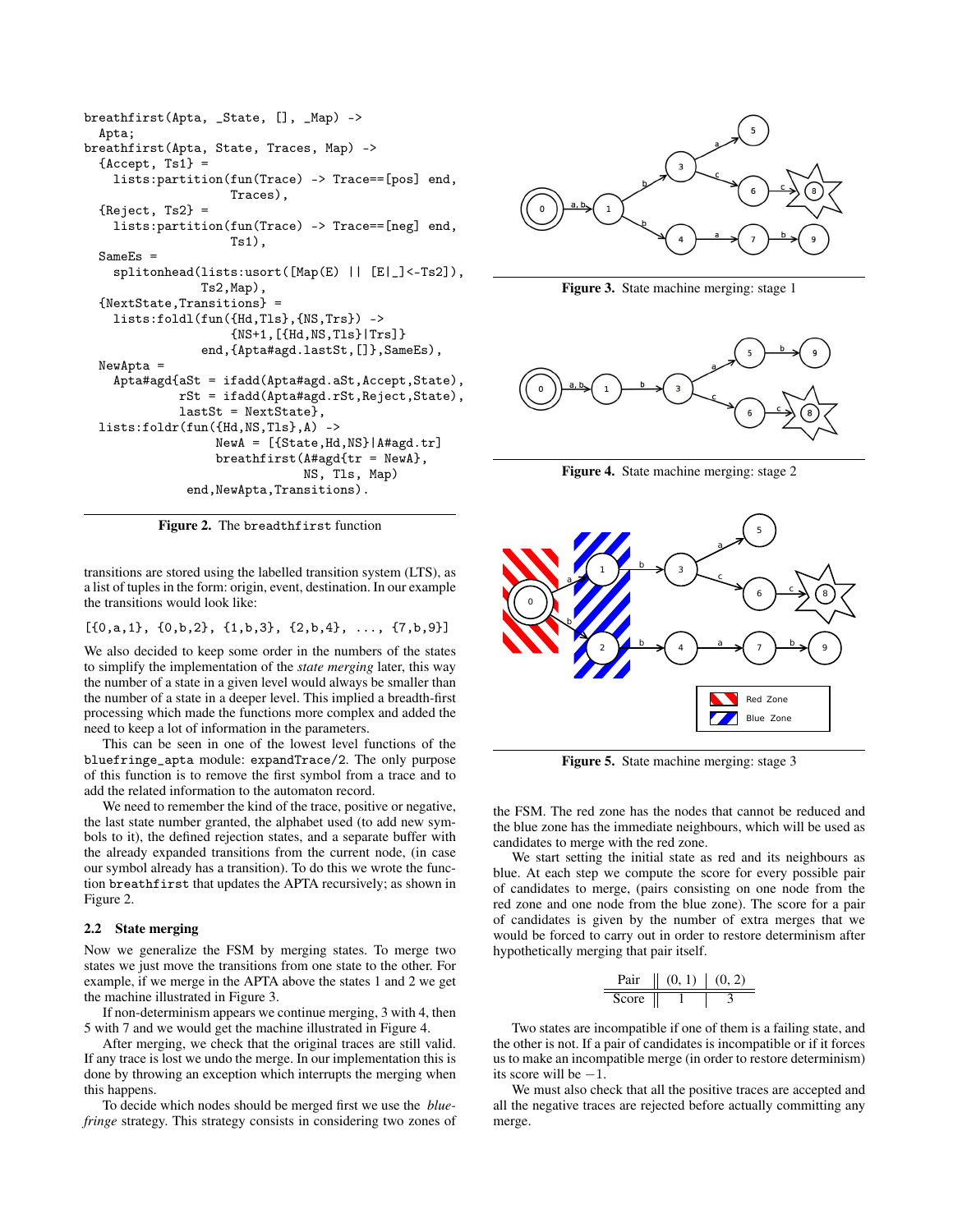If a blue node cannot be merged with any of the red nodes, it becomes red and the blue zone is updated accordingly to match all the immediate neighbours of the new red zone.

The process ends when the whole FSM is red and we wrap up by merging all the failing states in one. This last merging should not produce indeterminism since there should not be transitions starting in any failing state.

#### 2.3 Additional considerations

QSM was initially designed to be interactive, here we only focus in the non-interactive version. The main difference is that the interactive version is intended to generate sample traces during the merging process and to ask the user if those are valid, in order to avoid over-generalization. Nevertheless, the same results can be achieved with the passive implementation. The user only has to add new tests to the input and to run the algorithm again, and this is supported by the integration described in Section 8. Alternatively the algorithm could learn from running additional tests, but this is not implemented at present.

Having the QSM algorithm implemented in Erlang gives us a better integration with the test code than would be possible with other languages, (e.g. Java, in the case of StateChum), since for example it allows us to use arbitrary Erlang terms as traces, which allows fine control of the abstraction mechanism in model formation as explained below.

After finishing the implementation, we also noticed that it executes faster than the original StateChum, since it does not need to start an extra virtual machine for this sole purpose.

#### 3. Testing

In order to verify correctness of our new implementation we have used QuickCheck to test it against StateChum [9] because we wanted it to have the same behaviour as this already well-tested implementation.

We test that, for a given set of positive and negative traces, our implementation and StateChum give similar state machines. In other words, we use StateChum as an oracle for our model based testing.

#### 3.1 QuickCheck testing

To test our implementation of QSM we first used a property that should hold after the execution of the algorithm. The positive traces that were provided as input must be accepted by the output automaton. And the negative traces must be rejected exactly at their last symbol, this is, they must drive us precisely from the initial state to a failing one.

Implementing just this property in QuickCheck would be simple if we only generated completely random sets of traces. But, if we do it that way, most of the generated sets of traces that we would get would lead to meaningless automata that would have nothing to do with the ones we would find in a real scenario. To solve this issue we decided to generate random automata instead, and then walk through them randomly. This implementation could result in unreachable states, but this is not a problem since the input to the algorithms is just the trace sets and they will not contain any such states.

An automaton in the testing module is represented by a tuple of the form:

```
{list of states,
initial state (init),
failing state (bad),
list of events,
list of transitions}
```
and each transition is as usual another tuple:

```
automata() ->?LET({States,Events},
             {set(elements([a,b,c,d,e,f,g]))},
              non_empty(set(elements([x,w,y,z])))},
     ?LET(Trs, transitions(Events,States),
     {[init,bad] ++ States,init,bad,Events,Trs})).
transitions(Events, States) ->
 ExtStates = [bad|States],
  ?LET(Trs,
        [{init,elements(Events),oneof(ExtStates)}|
         normal_transitions([init|States], Events,
                              [init|ExtStates])],
determinize(Trs)).
```
Figure 6. Generators for automata and transitions

#### {Origin, Event, Destination}

and QuickCheck generators for automata and transitions are given in Figure 6.

In the transitions/2 function we make sure that we get at least one transition so that later we can generate at least one trace.

In order to make valid and useful automata we have to treat the initial state (init) and the failing state (bad) separately and to make sure that we do not generate transitions that start in the failing state.

Note that these generators can cause a trace to be both positive and negative, leading to inconsistency. This corresponds to a negative test, since both StateChum and our implementation should reject such examples. As long as this happens infrequently, which it does, the few negative tests take little effort from the total testing time.

After generating a random automaton, we just do a series of random walks through the automaton (starting at the initial state), give them as input to the algorithm, and check that the output automaton complies with the input traces.

This helped us to find some misunderstandings in the implementation. For example: we thought at first that just by taking care of not merging a normal state and a failing one, the collapsed automaton would properly accept or reject all the input traces, but this was proved to be false when we ran this test. We fixed it by checking the traces with each merge. But even though these tests were useful, it would still pass if we had only implemented the APTA generation, and consequently we are not actually testing that the merging mechanism and the blue-fringe implementation work properly.

#### 3.2 Interfacing StateChum

Specifically, we wanted to know if our implementation generated minimal automata. We could not find an alternative way to check if the resulting automaton was in fact minimal, since that is the actual purpose of the QSM algorithm. But we did know StateChum, an already tested implementation, that does give a minimal automaton. So we checked instead that our implementation gave similar results. In order to do this, we first wrote an interface to StateChum that would allow us to provide lists of atoms as input, and then parse the resulting automaton to an Erlang entity. This could be done thanks to the text mode of StateChum.

By exporting StateChum's automaton in text format, we can parse it and compare it to our own automaton. However, State-Chum's output does not specify the initial state or transitions that end in a failing state, or the failing state at all. Because of this, we first only compared the number of non-failing states.

Already this simple check allowed us to realize a misunderstanding of the semantics of the algorithm. For example: blue states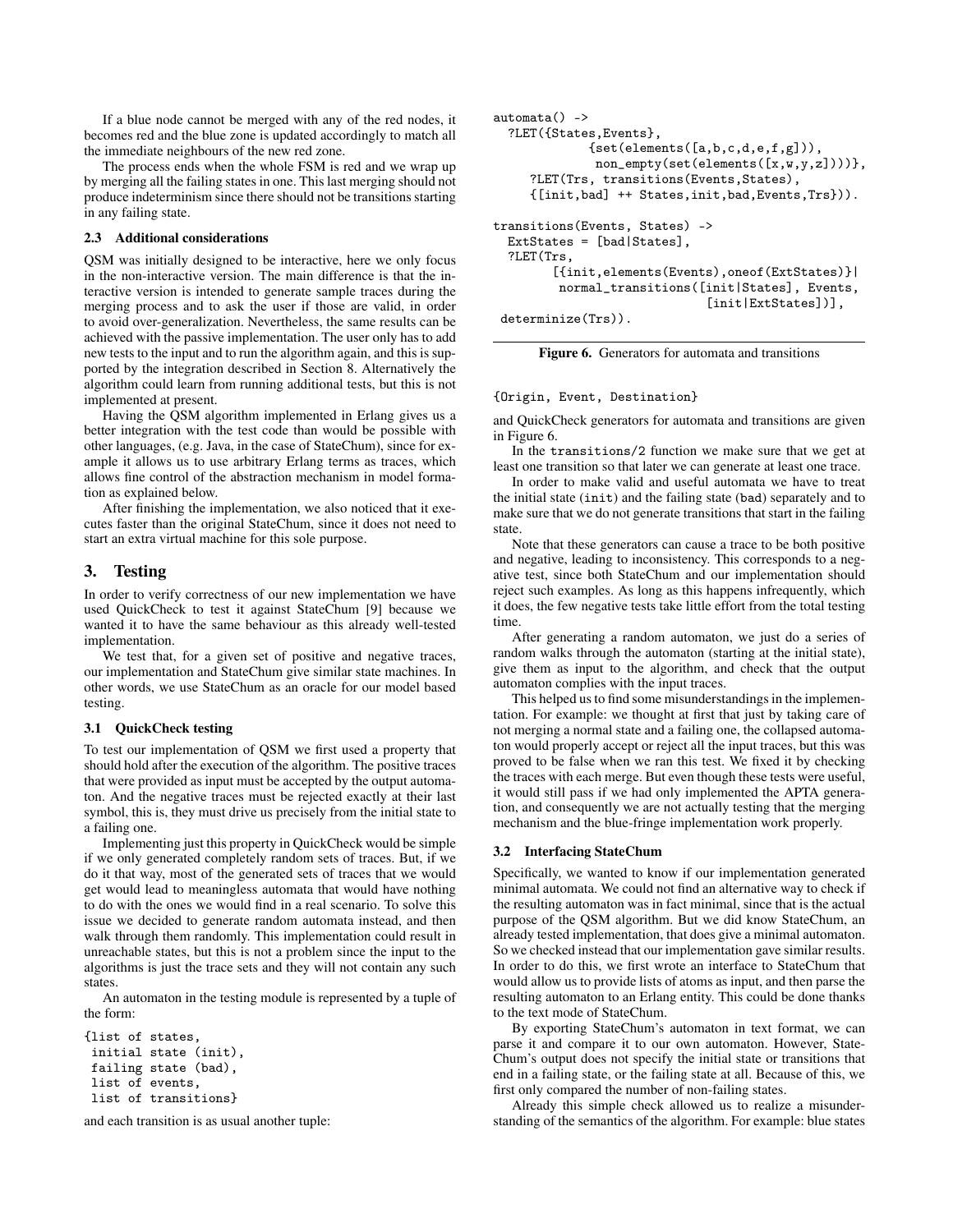

Figure 7. Alternative APTA



Figure 8. Irreducible automaton version 1

need to be transformed to red immediately after they become impossible to merge with the red ones, instead of trying to merge all possible blue states first.

Another example is that in the original pseudo-code there are instructions of the kind for all X where the list X grows while execution is inside the loop. After testing we discovered that these changes should be taken into account by performing extra iterations at the end.

#### 3.3 Differences from StateChum

We needed to fix a few errors in our QSM implementation, but even after that, we found out that in some cases the results were still different despite being both correct according to the QSM specification. For example, the traces

 ${[[y,z,y,z],[z,y,z,y]],[[z,y,y]]]}$ 

result in the APTA tree shown in Figure 7. Then we apply the bluefringe strategy and compute the scores for all possible combinations:

| Pair  | $(0, 1)$ | $(0, 2)$ |
|-------|----------|----------|
| Score | $3$      | $3$      |

One obvious question arises: If several pairs of nodes have the same score, which pair shall we merge first?

If we choose the pair (0, 1), (as StateChum apparently does in this case), we will form a loop with the y symbol transitioning to state 0 and continuing with the algorithm we will end up with an irreducible automaton shown in Figure 8, where state numbers may differ.

On the other hand, if we chose the pair (0, 2), (as our implementation does in this case), we will form a loop with the z symbol transitioning to state 0 and we will get a slightly smaller, also irreducible automaton, shown in Figure 9.

Given this choice in implementation, the question arises whether any of the choices is better than the other? In order to find out, we used QuickCheck again. We generated a large number of inputs and



Figure 9. Irreducible automaton version 2

tested the two algorithms on these inputs and compared the size of the resulting automata. With the QuickCheck collect() function we collected statistics on how many times our implementation produces similar results, how many times StateChum produces a smaller example, and, how many times our implementation results in a smaller automaton. The result for 1000 iterations was:

OK, passed 1000 tests 89% draw 5% sc 5% qsm true

where sc indicated that the output from StateChum was smaller, qsm that the output from our tool was smaller and draw that both outputs had the same size.

From this we can conclude that, despite the fact that the decision does affect the size of the resulting automaton, our choice outputs approximately the same number of automata bigger and smaller than StateChum and, approximately ninety percent of the time both implementations result in automata of the same size.

#### 4. From EUnit tests to traces

EUnit [3, 6] is the Erlang unit test framework in the style of JUnit, CUnit, etc. In this framework one can specify unit tests and check that their results are correct by using some preprocessor macros provided by the EUnit library. By using this tool we can later run all the unit tests at once and get a summary of those results.

EUnit modules contain a series of functions that can in principle contain any Erlang expression, these expressions are evaluated when the tests are run. Because of this, the tests can have arbitrarily complex structures, which makes it difficult, (and in some cases impossible) to analyse them statically. We could instead trace calls to the subject under test. But this is not always possible since we may not have the implementation, and thus, the tests may not be possible to execute. In fact, when we follow test driven development, some of the tests are always ahead of the implementation and need be statically analysed instead of traced. Thus, depending on the use case for our tool, we would like to have both static analysis as well as dynamic analysis and combinations thereof.

#### 4.1 Possible scenarios

From the syntactic point of view, the tests in EUnit are given by normal Erlang functions with a name that ends with the suffix test or test\_. They are also expected to contain calls to some of the EUnit macros like ?assertMatch() or ?assertException() which are defined in the header file eunit/include/eunit.hrl from the EUnit distribution.

Execution flow may vary in terms of the returned values from other functions. These other functions may be auxiliary test functions or they may indeed be in the target code that we want to test, and so they may not yet even be defined.

On the other hand, in some cases we may find that all the external functions are surrounded by macros like ?assertMatch() or ?assertException, and in those cases we would know the ex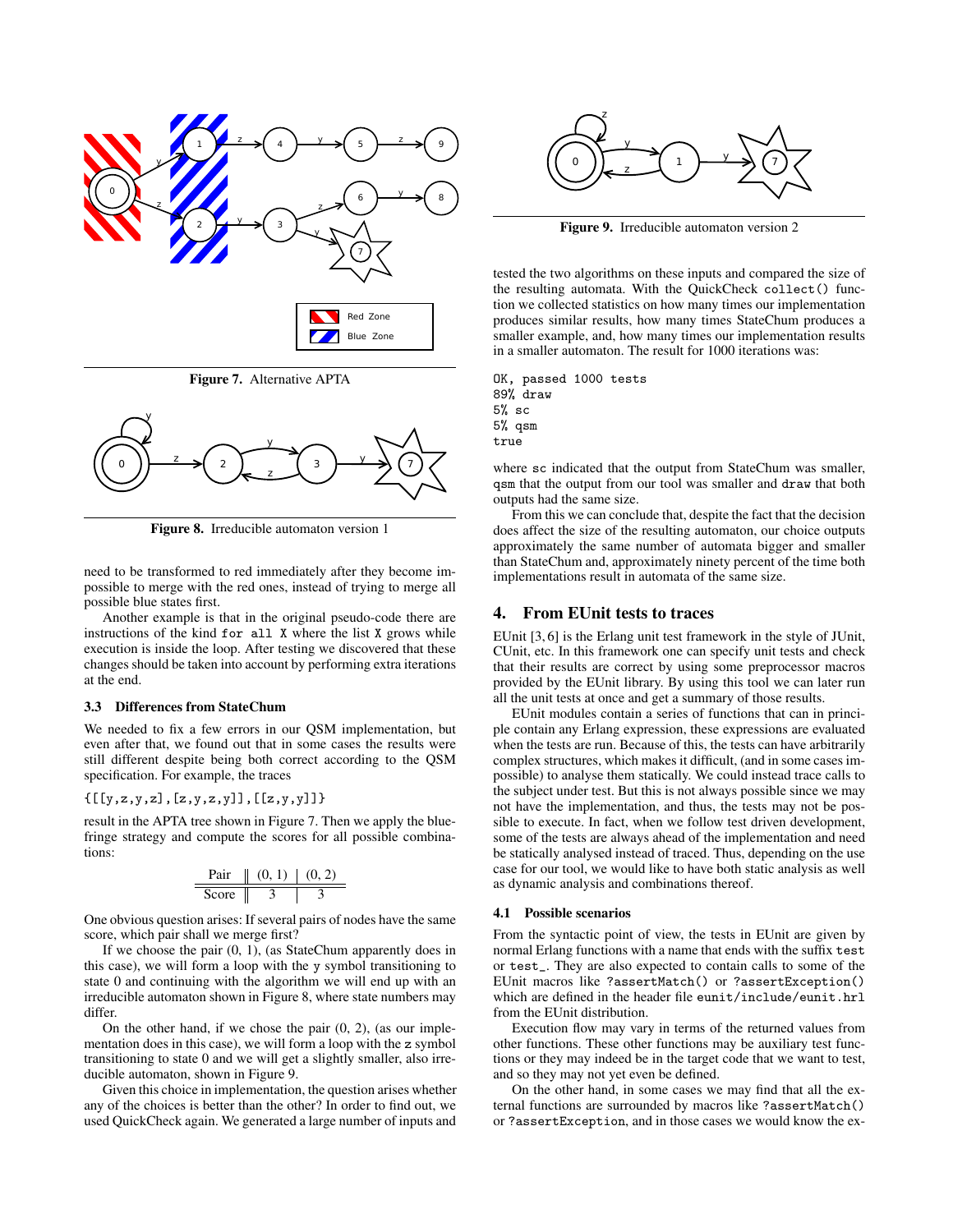pected return value. This gives us three possibilities to obtain traces of tests:

- 1. Dynamically running all tests and collecting the traces. We describe our approach to this in Section 6.
- 2. Dynamically running the part of the tests that is in the same module and inferring the return values from the EUnit macros when possible.
- 3. Statically parsing the EUnit code and trying to infer the execution flow when possible.

None of the three would work for all possible cases, but we chose to implement the first and the last one to show the different approaches that can be used, the former to give maximum fidelity to the implementation and the latter to achieve the maximum independence from the tested code. Section 5 covers static extraction and Section 6 covers dynamic trace collection.

#### 5. Static trace extraction from EUnit

EUnit can be considered to be a domain specific language for testing. Common Erlang test patterns are encapsulated in a comprehensive set of macros. We do not need to expand the macros in the same way as they are define in EUnit. In fact, this expansion makes the analysis harder, since we use the semantics of the macros (the domain specific language) to be able to determine the possible traces.

In order to derive trace information statically, we need to parse an EUnit file without expansion of the macros. Erlang offers a parser, but that requires pre-processing, which expands the macros. Therefore, we replace the EUnit macro expansion by our own macro expansion, and then analyze the resulting code. In fact, we use the EUNIT\_HRL macro, which is defined in the EUnit header files purely to be able to replace the existing macros by other variants. So, if defined, we can use our own macro expansions, if not defined, we use EUnit's macro expansion. Our macro definitions are very simple, and consist basically in a tuple with an atom and the code inside the macro.

```
-define('_assertMatch'(P1, Trace), Trace).
-define(assertMatch(P1, Trace), Trace).
-define('_assertError'(P1, Trace),
        {fsm_eunit_parser_negative, Trace}).
-define(assertError(P1, Trace),
        {fsm_eunit_parser_negative, Trace}).
-define('_assertExit'(P1, Trace),
        {fsm_eunit_parser_negative, Trace}).
-define(assertExit(P1, Trace),
        {fsm_eunit_parser_negative, Trace}).
-define('_assertException'(P1, P2, Trace),
        {fsm_eunit_parser_negative, Trace}).
-define(assertException(P1, P2, Trace),
        {fsm_eunit_parser_negative, Trace}).
-define('_assertThrow'(P1, Trace),
        {fsm_eunit_parser_negative, Trace}).
-define(assertThrow(P1, Trace),
       {fsm_eunit_parser_negative, Trace}).
```
After removing the EUnit macros we look at the syntax tree and parse the result. We analyse the syntax tree recursively using pattern matching and carrying two lists (one for positive traces and one for negative traces). The tuples that represent EUnit macros are recognised by the pattern matching and the name of the function inside them is added to one list or the other depending on the tuple.

We also recognise EUnit's generators, like the special tuples foreach and setup as well as the equivalent foreach\_ and setup\_ that take EUnit test generators as arguments. In the case of

```
startstop_INORDER_test_() ->
    {inorder,
     [ ?_assertMatch(true,start([])),
       ?_assertMatch(ok,stop()),
       ?_assertMatch(true,start([1])),
       ?_assertMatch(ok,stop())]}.
stopFirst_test() ->
    ?assertError(badarg,stop()).
startTwice_test_() ->
    [{setup,
      fun () \rightarrow start([]) end,
      fun () -> stop() end,
      ?_assertError(badarg,start([]))
       }].
```
Figure 10. EUnit tests

foreach, each of the elements of the list will be considered as a different test and, thus, it will produce a different trace.

If the EUnit module complies with this format, our tool will extract a tuple with the two lists of traces (positive and negative) in the format

```
{module, function, [argument1, argument2, ... ]}
```
For example, processing the first EUnit test given in the introduction results in the tuple:

```
{[[{frequency,start,[[]]},
   {frequency,stop,[]},
   {frequency,start,[[1]]},
   {frequency,stop,[]}]],
 []}
```
#### 6. Dynamic trace collection from EUnit

In Section 5 we presented a mechanism for inferring traces from EUnit tests independently of any implementation. As was explained there, this can only be applied in a limited set of cases: for instance, if a result of a test function is used as an argument of a subsequent call, then this result will not generally be deducible statically, and so the test case cannot be executed symbolically. The advantage of this method is, of course, that no implementation is needed for the method to be applied. On the other hand, if an implementation of the system under test (SUT) is available, then the EUnit tests can be run to yield traces.

In this section we describe how to gather sets of positive and negative traces by running EUnit tests. The implementation does not require that EUnit is modified, and so EUnit is simply used as a library; this section explains the details of the implementation.

#### 6.1 The Erlang function call trace

We use the Erlang tracing mechanism to collect trace data from the execution of EUnit tests. Running tracing on calls to the API functions of the SUT allow us to see which functions are called, as well as the arguments on which they are called. Running all the Eunit tests will give us a single (Erlang) trace, which needs to be analysed in two ways.

- We need to be able to split the trace into a series of traces, one for each EUnit test.
- We also need to be able to distinguish between positive traces and negative traces.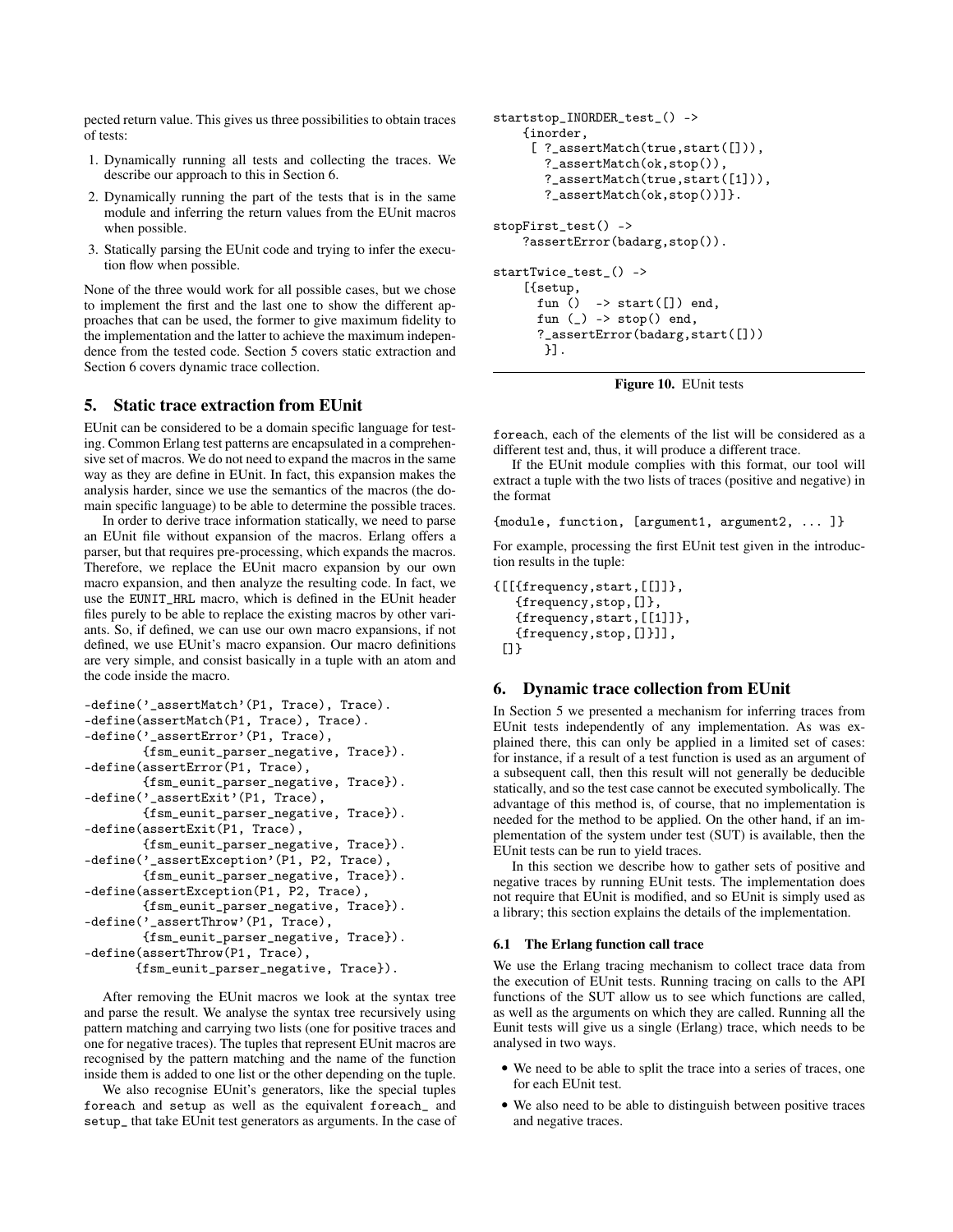```
[{eunit_tracing,open,[inorder]},
{eunit_tracing,open,[test]},
{frequency,start,[[]]},
{eunit_tracing,close,[test]},
{eunit_tracing,open,[test]},
{frequency,stop,[]},
{eunit_tracing,close,[test]},
{eunit_tracing,open,[test]},
{frequency,start,[[1]]},
{eunit_tracing,close,[test]},
{eunit_tracing,open,[test]},
{frequency,stop,[]},
{eunit_tracing,close,[test]},
{eunit_tracing,close,[inorder]},
{eunit_tracing,open,[test]},
{frequency,stop,[]},
{eunit_tracing,test_negative,[ok]},
{eunit_tracing,close,[test]},
{eunit_tracing,open,[list]},
{eunit_tracing,open,[setup]},
{eunit_tracing,open,[test]},
{frequency,start,[[]]},
{eunit_tracing,close,[test]},
{eunit_tracing,open,[test]},
{frequency,start,[[]]},
{eunit_tracing,test_negative,[]},
{eunit_tracing,close,[test]},
{eunit_tracing,open,[test]},
{frequency,stop,[]},
{eunit_tracing,close,[test]},
{eunit_tracing,close,[setup]},
{eunit_tracing,close,[list]}]
```
Figure 11. Tracing EUnit function calls

In order to do this we ensure that the Erlang trace also contains information about calls to dummy functions that record the beginning and end of each EUnit test by calls to the functions open/1 and close/1. We also mark the tests for a negative outcome by a call to test\_negative.

An Erlang trace of this form is fully parenthesised by matching pairs of calls to open/1 and close/1, and so it is straightforward to write a recursive-descent parser to parse the Erlang traces into sets of positive and negative test traces. For example, the tests in Figure 10 when executed with our instrumentation gives the trace of Erlang function calls shown in Figure 11. As can be seen from the function calls in the trace, we're able to record Eunit test objects, such as inorder, parallel and setup since these objects have different semantics. For instance, a sequence of tests executed in order constitute a single test, whereas the same group executed in parallel gives a set of separate tests.<sup>2</sup>

Once analysed, this gives rise to three test traces, one positive

```
[{frequency,start,[[]]},
{frequency,stop,[]},
{frequency,start,[[1]]},
{frequency,stop,[]}]
```
and two negative traces

```
[{frequency,start,[[]]},
{frequency,start,[[]]}]
```

```
2 Despite the fact that a simple sequence of test objects is not guaranteed to
be executed in any particular order in EUnit, many tests in fact only make
sense if executed inorder.
```

```
-define(assertErrorTrace(X, Y),
  eunit_tracing:test_negative(?assertError(X, Y))).
-define('_assertErrorTrace'(X, Y),
  eunit_tracing:negative_wrap(?'_assertError'(X, Y))).
% Also includes definitions of assertExitTrace, etc.
startstop_INORDER_test_() ->
  eunit_tracing:test__wrap({inorder,
      [?_assertMatch(true, (start([]))),
       ?_assertMatch(ok, (stop())),
       ?_assertMatch(true, (start([1]))),
       ?_assertMatch(ok, (stop()))]}).
stopFirst_test() ->
  eunit_tracing:test_wrap(fun () ->
      ?assertErrorTrace(badarg, (stop()))
  end).
startTwice_test_() -> ...
```


#### [{frequency,stop,[]}]

In each case note that we have recorded the information about the actual arguments to the calls, which can be elided or not according to the degree of abstraction we wish to incorporate into the model.

#### 6.2 Building the Erlang function call trace

EUnit uses the Erlang macro system, and to modify its behaviour to produce the Erlang function traces seen in Section 6.1 there are at least two possibilities.

- We could modify the implementation of EUnit, adding calls to the macro definitions. This has the advantage that we don't need to modify the SUT or its test suite, but has the considerable disadvantage that it will require maintenance each time EUnit is updated.
- On the other hand, we can provide a mechanism which modifies the SUT and its tests so that when these are run with the standard EUnit we get the required results; this is the option that we have chosen, and which we describe now.

EUnit tests for a module module.erl are expected to appear in that file or in the file module\_tests.erl; these tests will be written by the authors of the system. Based on the tests in these files, we automatically build an instrumented variant of the file. Using the facilities of Erlang to compile, load and purge code we then execute this variant, and then gather and process the results of the tracing into sets of positive and negative test traces.

Taking the running example for this section, our transformed file frequency\_tests.erl is shown in Figure 12. The tests and test objects themselves are transformed by embedding them in calls to the functions

eunit\_tracing:test\_wrap

and

#### eunit\_tracing:test\_\_wrap

respectively. EUnit macros assertXXX that denote negative tests are replaced by calls to the corresponding macros assertXXXTrace, the effect of which is to wrap the test in a call to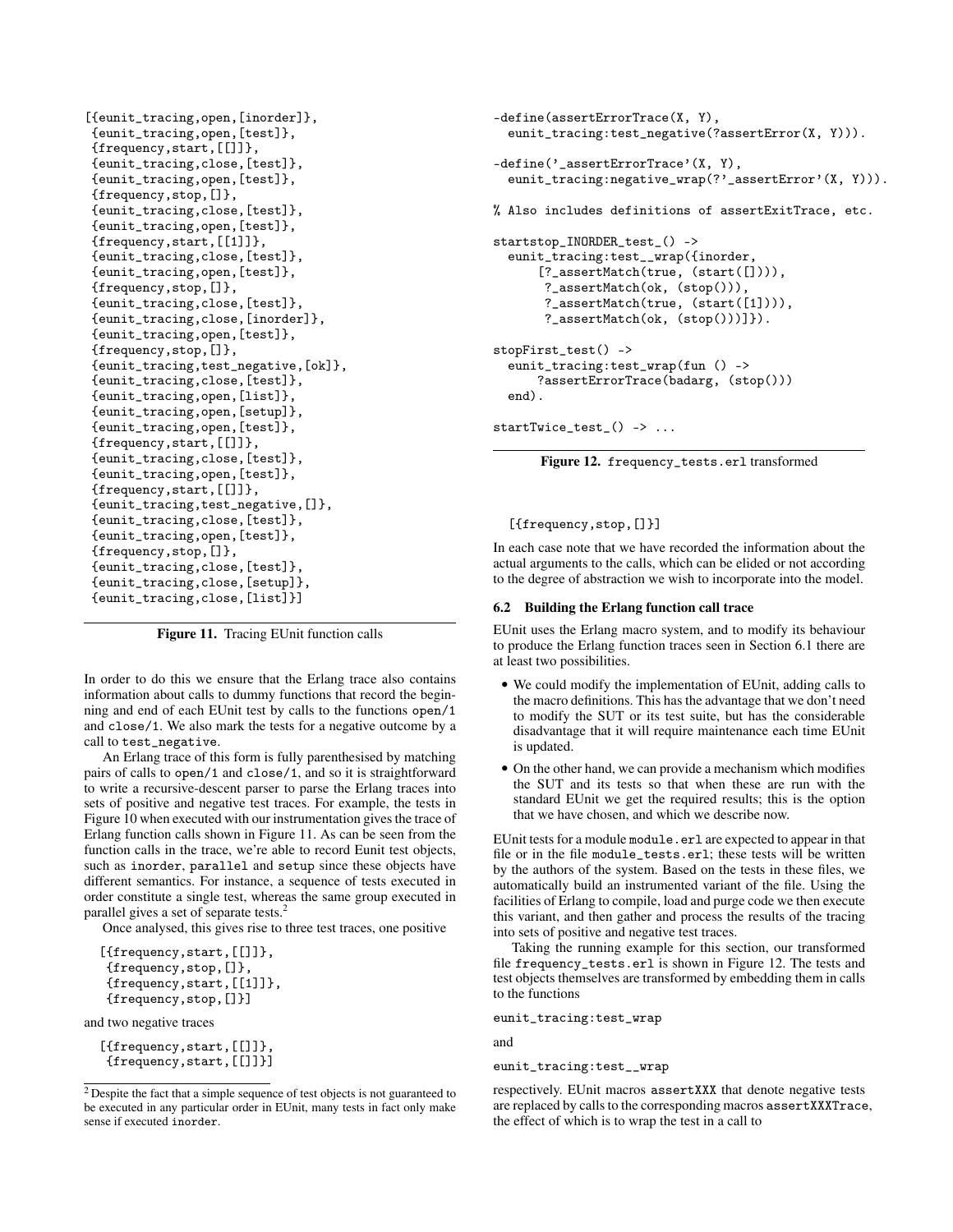```
test\_wrap(F) ->
  test_start(),
  F(),
  test_end().
test__wrap(F)
  when is_function(F) ->
    fun () \rightarrowtest_start(),
      F(),
      test end()
    end;
test__wrap(F)
  when is\_tuple(F) ->
    case F of
      {setup,Setup,Tests} ->
        {setup,
         open_(setup),
         close_(setup),
         {setup,test__wrap(Setup),test__wrap(Tests)}};
    ...
    \simmap_tuple(fun test__wrap/1,F)
    end;
  ...
negative_wrap(F)
  when is\_function(F) ->
    fun() ->
      F(),
      test_negative()
    end;
  ...
```


eunit\_tracing:test\_negative

the definitions of these macros are added to the test file.

The syntax\_tools library for Erlang is used to accomplish the transformation of the file. This library provides a high-level interface for the analysis and transformation of parse trees for Erlang programs.

The test wrapping functions are defined in eunit\_tracing and include these definitions: first the functions that are traced

```
test_start() ->
  open(test).
test end() \rightarrowclose(test).
test_negative(Test) ->
  Test.
```
Figure 13 shows the test wrapping functions. First, test\_wrap wraps a simple test, secondly test\_\_wrap wraps a test object, which needs a deep traversal of nested tuples and lists as well as functions. Finally negative\_wrap wraps a negative test (or test object) in a similar way except that a call to test\_negative/0 needs to be inserted.

#### 7. Creating QuickCheck Specifications

The final step of the transformation is to produce a template for the state machine in QuickCheck. We transform the automaton

```
-module(frequency_eqc).
-include_lib("eqc/include/eqc.hrl").
-include_lib("eqc/include/eqc_fsm.hrl").
-compile(export_all).
initial_state() -> state_init.
state_init(\_) ->
  [{state_error, {call,?MODULE,stop,[]}},
   {state_1,
     {call,?MODULE,start,[oneof([[],[1]])]}}].
state_1() ->
  [{state_init, {call,?MODULE,stop, []}},
   {state_error, {call,?MODULE,start,[[]]}}].
state_error(\_) -> [].
```


```
postcondition(_, state_error, _S, _Call, R) ->
    case R of
       {'EXIT', _} -> true;
       \overline{\phantom{a}} -> false
    end;
postcondition(\_,\_,\_S, \{call,\_,start,\allowbreak[\_]\},\ _R) ->
    true;
postcondition(\_, \_, \_S, {call,\_,stop,[]}, _R) ->
    true.
prop_frequency() ->
  ?FORALL(Cmds, (commands(?MODULE)),
    begin
       {_History, _S, Res} =
         run_commands(?MODULE,Cmds),
       Res == okend).
```
Figure 15. QuickCheck postconditions and property

into a QuickCheck finite state machine as defined by the eqc\_fsm library. States are defined as functions and we always have an initial state and error state. For each additional state in the automaton, we introduce an additional state function.

The transitions are easily specified, but care is taken to collect the set of arguments with which a function can be called. In the automaton one abstracts from the actual arguments of the function and one transition can be caused by a number of different events in the trace. When writing the QuickCheck state machine, we collect these possible events and join them with a oneof generator.

For example, the tests explained in the previous section result in three states, the initial state in which one can perform a start operation, a first state (state\_1) in which one can either return to the initial state by a stop operation or transit to the error state with another start operation. The generated code for these state transitions is shown in Figure 14.

Since we use both  $start([])$  and  $start([1])$  as commands to start the server, we automatically get a oneof([[],[1]]) in our QuickCheck state machine.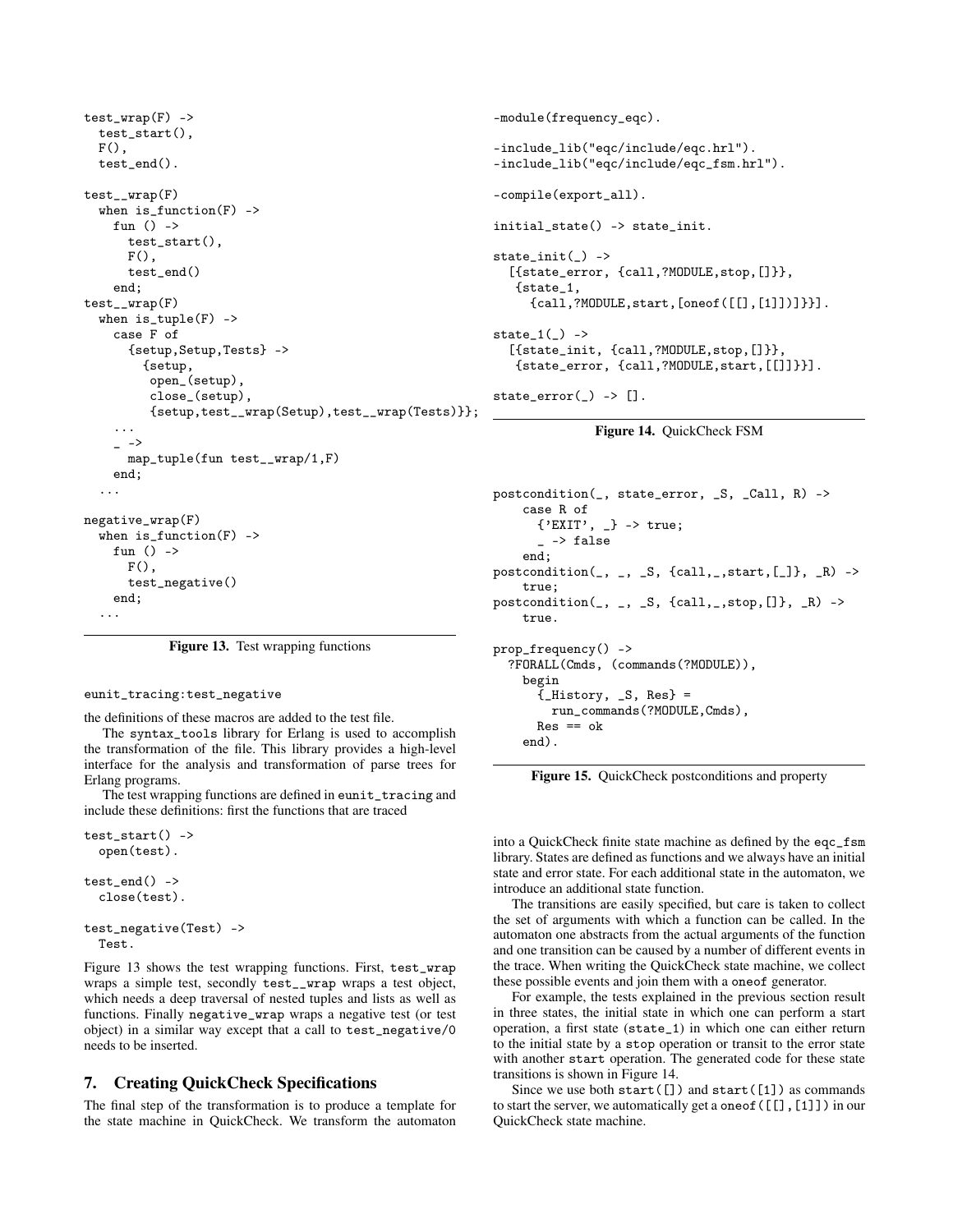Note that we do not call the functions in the frequency module directly, but add local functions to our specification to ensure that asserted exceptions are caught and tested.

```
start(X1) \rightarrow catch frequency: start(X1).
```

```
stop() -> catch frequency:stop().
```
Preconditions in QuickCheck state machines are used to prevent certain commands being included in a test sequence. Since we start off with test cases, we do not really have any such preconditions and hence they default to true. The actual matching on assertions is done in the postconditions, and the property is the standard property that generates a sequence of commands and evaluates that sequence' both are shown in Figure 15. Note that even with this simple state machine, we have more tests then the original example, since we start the server many times with zero and one resource.

Note that we at the moment do not use the asserted values. This is a matter of putting more information in the trace and abstracting from it in the right way when creating the automaton. Since we now do have an implementation of the QSM algorithm in Erlang, we can now add that extension.

#### 8. Improving EUnit tests with QuickCheck

We can now use the QuickCheck specification to generate and run tests. This is very much in line with the original idea of the State Chum tool, which would generate new traces and ask for user feedback on whether such a trace is positive or negative. In our case, we output test cases and shrink these test cases to minimal ones. When adding these test cases to the EUnit test suite, we get a more complete QuickCheck state machine. Surely, one could also add the necessary information directly in the QuickCheck state machine, but we envision users that are more familiar with EUnit than with QuickCheck.

When running QuickCheck on the state machine created in the previous section it fails, stating either that we cannot do only a stop operation nor only a start operation. This seems strange, since we have EUnit tests stating that we raise an exception when stopping and we should definitely be able to just start. The problem is that we did not implement the cleanup code in the QuickCheck state machine. A test may end in a state with a server still running, whereas the QuickCheck model starts from the assumption that the server is not running; hence the obtained results are interpreted as errors.

For the moment, we manually have to add cleanup code to the QuickCheck state machine. We use the fact that we have a local command that catches possible errors when doing the cleanup.

```
prop_frequency() ->
  ?FORALL(Cmds, (commands(?MODULE)),
   begin
      stop(),
      {L}History, _S, Res} =
        run_commands(?MODULE,Cmds),
      Res == okend).
```
After this change, all QuickCheck tests pass.

The reason that all tests pass is that we exploited all possible sequences of starting and stopping the server. Normally, one would not have all positive and negative tests in place at once. In those cases, QuickCheck is a great help in providing new, alternative EUnit tests. As an example, we add the following test to our frequency\_tests module:

```
allocate1_test_() ->
  {setup,
```

```
fun () \rightarrow start([1]) end,
  fun () -> stop() end,
  ?_assertMatch({ok,_},allocate())
}.
```
After creating the QuickCheck state machine and adding the cleanup code stop() we can run QuickCheck and get the following counter example:

```
Shrinking.(1 times)
[{set,{var,1},{call,frequency_eqc,start,[[1]]}},
 {set,{var,2},{call,frequency_eqc,allocate,[]}},
 {set,{var,3},{call,frequency_eqc,allocate,[]}}]
false
```
This means that allocating twice with one resource fails. We could now add this as an EUnit test to our test suite and repeat the procedure. In this way we get a more and more refind QuickCheck model and soon test much more than what is present in the EUnit tests from the beginning.

We can also run QuickCheck several times with the same state machine to obtain a number of EUnit tests that we potentially could add, or to get more insight in what we should test. For example, the other counterexamples for the tests we have so far is:

```
Shrinking..(2 times)
[{set,{var,1},{call,frequency_eqc,start,[[]]}},
{set,{var,2},{call,frequency_eqc,allocate,[]}}]
false
```
Different from using the graphical representation to have a user evaluate whether certain 'traces' are positive or negative (cf. [1]), we present tests that the developer has to judge as valid or invalid tests. With little effort we can pretty print the test as Erlang code with the actual return values of the calls as left-hand sides of matches.

#### 9. Related Work

The QSM algorithm is one of many in the field of grammar inference, which has been a well-established field for some twenty years or more, and in particular results in this area are presented at a series of biennial conferences, the most recent being the tenth [8].

Recent work has seen the transfer of results from this field into model inference, adapting techniques as necessary. For example, competitions have been used to drive research in grammar inference, but these need to be adapted to work in the model inference environment [12].

Other approaches to property inference include QuickSpec [4], which infers equational properties by comparing the values of expressions under sets of randomly generated values, and clone identification and elimination, which can be used to find general properties from instances within a test suite [7].

#### 10. Conclusion

We have presented a standalone way to automate the visualisation of state-based EUnit tests, as well as a mechanism for extracting a state machine from such tests using traces derived either statically or collected dynamically. In the former case this can be done without an implementation, but may not give full coverage of the test set, whereas in the latter case a faithful rendering of the test set can be given, based on an implementation of the system under test. We have also shown how the extracted state machine can be turned into a QuickCheck state machine template that forms the starting point for modelling the system in QuickCheck.

As we said in the introduction, finding QuickCheck properties is a hurdle to its adoption, and the work reported here can help users to find properties of existing systems by giving them the starting